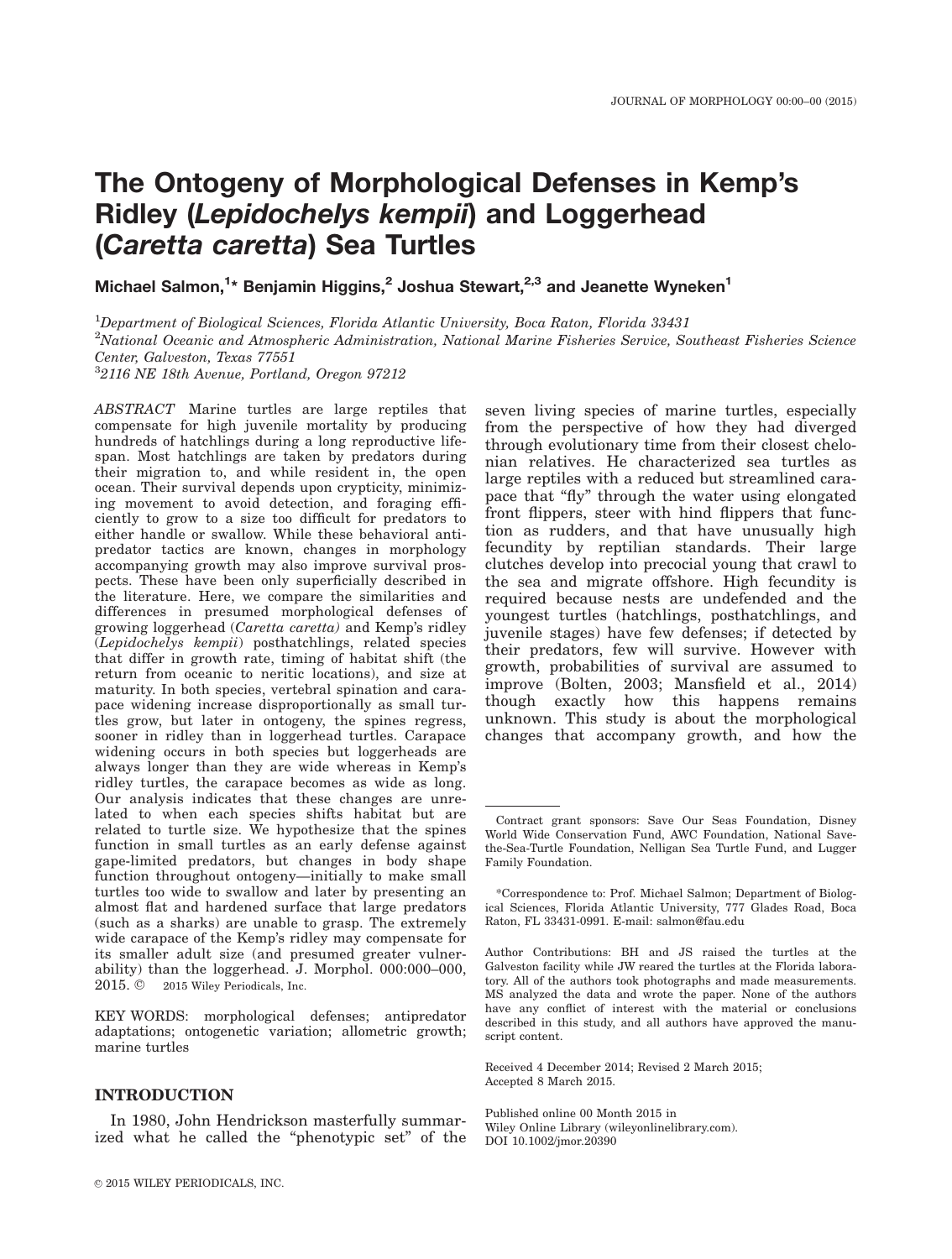form and timing of the changes might contribute to those defenses.

Initially, young marine turtles minimize their probability of being detected by their predators through specialized migratory behavior (Dingle, 2013). That process begins when hatchlings, immediately after entering the sea, swim at their fastest speed across shallow, predator-rich coastal waters during a "frenzy period" that lasts (depending upon population and species) for hours or days (Wyneken and Salmon, 1992; Chung et al., 2009; Salmon et al., 2009). Once in deeper offshore waters, the turtles somehow locate current convergence and downwelling zones where flotsam, such as the floating algae Sargassum in North Atlantic waters, accumulates. Sargassum furnishes shelter in the form of cover for small turtles that are otherwise conspicuous and vulnerable to predators while swimming in open water (Carr and Meylan, 1980; Carr, 1986, 1987). It also provides thermal benefits by trapping solar heat that warms surface waters; warmth promotes faster growth for the turtles that rest there (Mansfield et al., 2014).

Direct observations confirm that posthatchling turtles, after departing from their nesting beach, eventually locate and reside in these weed lines (Carr, 1986). Witherington (2002) found an abundance of loggerheads (Caretta caretta) in Sargassum mats 20–40 nautical miles east of Florida. When the study was expanded to Florida's Gulf Coast, four species of young  $(\leq 2$  year old) marine turtles were found as weed line residents (Witherington et al., 2012): loggerheads, green turtles (Chelonia mydas), hawksbills (Eretmochelys imbricata), and Kemp's ridley (Lepidochelys kempii; hereafter, ridley) turtles.

In addition to providing a refuge for small turtles, Sargassum weed lines are also repositories for food that small turtles, with their relatively weak jaw structure, can easily consume (Witherington, 2002; Witherington et al., 2012). Most importantly, forage is spatially concentrated within or close to the weed line so that the search for forage can be temporally and spatially minimized. That enables loggerhead posthatchlings to act as "float and wait" predators (Witherington, 2002) that are inactive most of the time (Witherington et al., 2012), a behavioral feature that provides two benefits. First, it lowers the probability that a turtle will be noticed by predators that are attracted to movement (Heithaus, 2013). Second, it maximizes the conversion of calories into body mass.

Turtles differ in how they hide from predators in weed lines. Field experiments (Smith and Salmon, 2009) show that small loggerheads hide by resting just above the Sargassum mat. There, the mat itself provides cover from below, and from above the turtles' cryptic coloration and rough body form should make them difficult to distinguish from the inedible (to a carnivore) algae by aerial predators, such as frigate birds (masquerade; Endler, 1986). Small green turtles, however, are not cryptically colored and hide within the mat. They position themselves almost vertically within a location where the mat is thickest so that the algae covers and obscures their body (anachoresis; Edmunds, 1974). Only the head remains uncovered. Turtles escape predators approaching from above by diving below the mat (Carr, 1967).

Young turtles grow quickly and with an increase in mass, survival prospects are believed to improve (Musick and Limpus, 1997; Bolten, 2003; Heithaus, 2013). Exactly how the somewhat larger but still small turtles evade their predators is largely unknown. One possibility is that with growth, small turtles might supplement their predominantly behavioral antipredator strategies with morphological features that gradually become more effective at discouraging or deterring predatory attacks. These structural changes fall into two categories: changes in carapace shape and the development of carapace spines (Salmon and Scholl, 2014). When combined, these structural changes might provide increasing degrees of protection by making turtles more difficult to handle (and, therefore, less profitable to attack) or in the case of spination, more dangerous to swallow (by increasing the risk of injury). The physical defenses of many other prey organisms function in this way (Vermeij, 1987; Endler, 1991). In many species, growth results in trade-offs between morphological and behavioral defenses (Mikolajewski and Johnsson, 2004); as growth makes morphological defenses more effective, behavioral defenses change or are relaxed.

Small marine turtles are especially vulnerable to an array of gape-limited predators, one of which (the dolphin fish, Coryphaena hippurus) is a known oceanic threat that hunts in weed lines and consumes young turtles (Witham, 1974). In a previous study, Salmon and Scholl (2014) found that green turtles and loggerheads, reared for 14 weeks under laboratory conditions, grew by increasing in width faster than in length. They hypothesized that such disproportionate (or allometric; Huxley, 1932) growth might enable the turtles to achieved a refuge size (specifically, a width too large to be swallowed) from dolphin fish and other gapelimited predators faster than turtles that maintained their hatchling shape through isometric growth. That hypothesis was supported by a model used to determine the probability that turtles might encounter a dolphin that could swallow it. Allometric growth in width reduced that probability faster than isometric growth in width (Salmon and Scholl, 2014).

In this study, we further explore how the form and timing of morphological change are expressed during the ontogeny of young marine turtles. Our first goal was to determine whether ridley turtles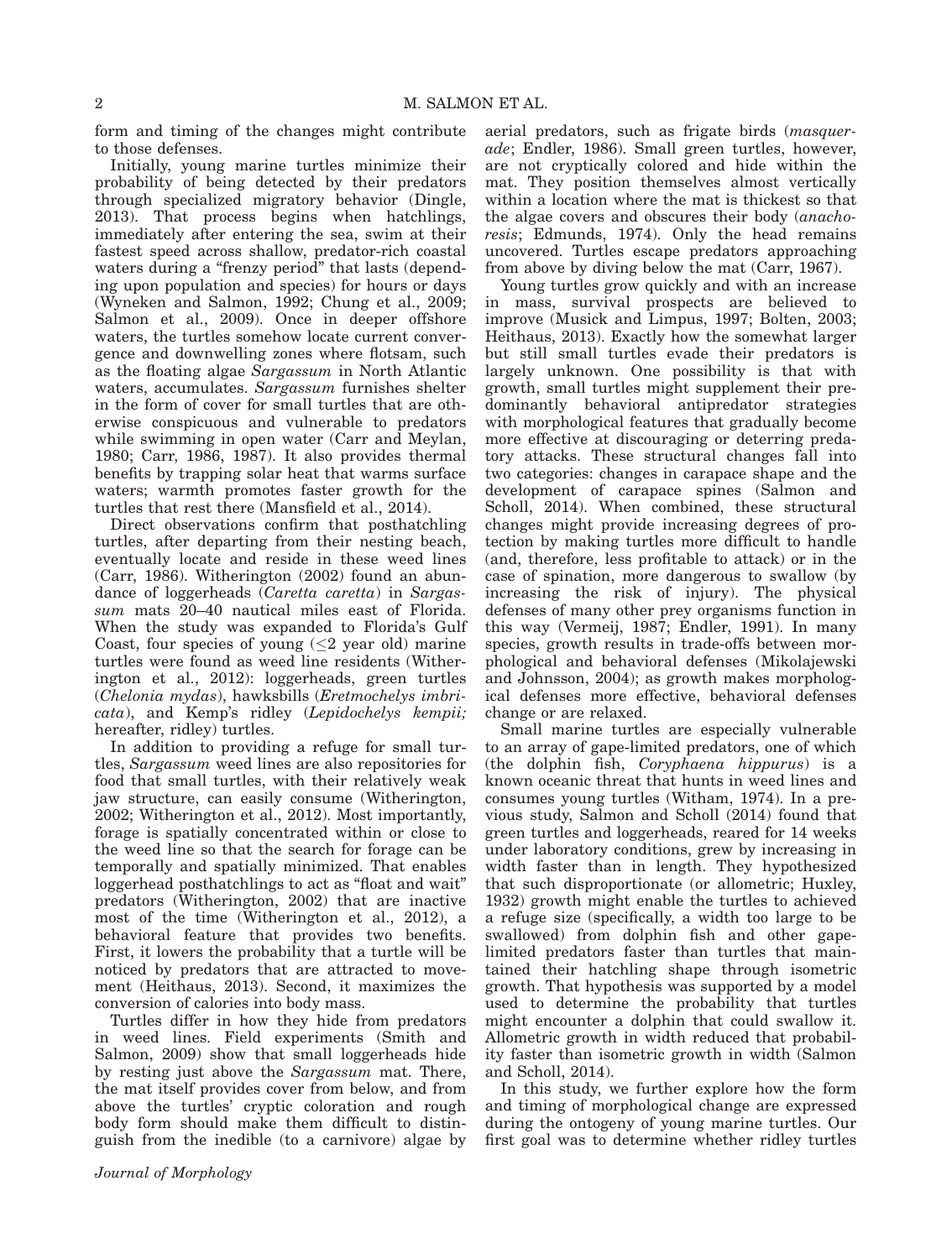(like loggerheads and green turtles) also widened faster than they lengthened during early growth. We use this information to test the hypothesis that hatchling morphology is functionally suited to the environmental challenges it faces (e.g., digging out of a nest, migrating offshore) whereas juvenile morphology is functionally related to different environmental challenges (most importantly, a shape that reduces the probability of being swallowed). For that reason, all of our measurements of morphological change in small juvenile turtles are made based upon contrasts with those of hatchlings.

Our second goal was to compare and contrast how changes in carapace shape and spination developed in ridley and loggerhead turtles over longer periods of ontogeny than previously explored—several years. We were particularly interested not only in how (and when) these morphology changes occurred, but also in how that timing was related to species differences in life history and ecology. Ridley turtles return from deep-water oceanic weed lines to neritic habitats at a smaller size (21–29 cm straight-line carapace length [SCL]) and a younger age (after about 1–3 years of oceanic residency) than loggerheads, which return at a larger size (a SCL of minimally  $\sim$ 50 cm) and at an older age (7–12 years; Turtle Expert Working Group, 2000; Avens and Snover, 2013). We hypothesized that if changes in carapace shape and spination have antipredator benefits, then a comparison between when, in what form, and for how long these changes in morphology occurred (that is, their ontogenetic "schedules") might reveal whether that timing was more strongly associated with when the turtles achieved a certain size and/or age, or with when the turtles made habitat shifts that likely exposed them to a different array of predators.

#### METHODS

The turtles used in this study were raised at two facilities, one located at the Florida Atlantic University (FAU) Marine Laboratory in Boca Raton, Florida. (Lat 26.22°N, Long 80.07°W) and the other at the National Oceanic and Atmospheric Administration (NOAA) Sea Turtle Facility located in Galveston, Texas. (Lat  $29.28^{\circ}$ N, Long  $94.82^{\circ}$ W).

At the FAU Marine Lab, loggerheads were reared from hatchlings to a mass that was achieved in about 14 weeks and required to determine their sex by laparoscopy. At the NOAA Sea Turtle Facility, loggerhead and ridley turtles were reared for up to 4 years, or until they were of an appropriate size to test the efficacy of different models of turtle excluder device (TEDs) used by fishers in their trawl nets. Because rearing methods differed at the two facilities, husbandry procedures are described separately.

# Turtle Husbandry and Measurements at the FAU Marine Lab

Loggerhead hatchlings were collected from nests that completed incubation during the summers of 2011 and 2012 on the beach at Boca Raton, Florida. Each hatchling was marked with nontoxic nail polish for nest identification, photographed from the side and above, and then weighed (to the nearest 0.1 g) using an electronic scale. SCL and carapace width (SCW) were recorded using vernier calipers accurate to the nearest 0.1 mm. Measurements and photography were repeated at weekly intervals to record morphological development and growth rates.

Turtles were housed individually in perforated plastic baskets (13.4-cm deep, 19.5-cm long, 17.5-cm wide) that floated at the water surface inside shallow (0.5–1.0 m deep) fiberglass tanks. Tanks were furnished with a continuous flow of natural seawater pumped through an intake pipe buried beneath the ocean sand. Water temperatures varied seasonally between  $23^{\circ}$ C and  $30^{\circ}$ C and pH between 7.5 and 8.0. Overhead lighting was furnished by banks of full-spectrum fluorescent tubes (ZooMedReptiSun) and set by timers at 12L:12D. Lights were switched off shortly after ambient sunset. Turtles were fed "wet" food in the form of small cubes of an in-house manufactured diet that included a protein source (ground fish and  $Maxuri<sup>TM</sup>$  turtle pellets) in gelatin and supplemented with reptile vitamins and minerals. Total mass of the food was limited daily to 9–11% of body weight.

Once the turtles achieved an appropriate mass  $(\sim 120 \text{ g})$ , they underwent a brief laparoscopic examination to determine their sex. All growth measurements were made before this surgery was performed. The incision usually healed in 5–7 days. The turtles were then taken by boat about 20-km offshore and released in the Gulf Stream Current.

# Turtle Husbandry and Measurements at the NOAA Galveston Sea Turtle Facility

Both loggerhead and ridley turtles were reared in a large  $(557 \text{ m}^2)$  "turtle barn" facility containing ten 7,500 l and ten 11,300 l fiberglass raceways located in an insulated, temperature-controlled warehouse-style building. Naturally, sand filtered seawater from the Gulf of Mexico was stored in large above-ground holding tanks until needed. Water temperature was maintained at  $26-30^{\circ}$ C using heaters during the winter. Salinity varied between 20 and 30 ppt and pH between 7.5 and 8.5. Natural light was available through translucent fiberglass panels in the roof and supplemented with T5 54-W high output florescent lamps. The light cycle tracked the duration of natural sunlight in the Galveston area.

Loggerhead hatchlings (usually,  $\sim$ 200 turtles from three to five nests) were reared annually between 2002 and 2009. Stocks were replenished from nests that completed incubation in Brevard County, Florida. Hatchlings that were morphologically normal were transported within 24 h from Florida to Texas.

We used data from two groups of ridley turtles. One group was acquired in 2000 and reared up to 22 mo to a size suitable for TED testing. These turtles came from nests relocated to protected corrals at Rancho Nuevo, Mexico and hatched naturally at the beach. The second group consisted of 100 hatchlings collected in 2013 as they emerged from three nests on South Padre Island. They were reared in Galveston for 11 mo and at 4 mo of age provided the morphological data for our sample of "small" turtles.

All hatchlings were initially weighed and measured. Thereafter, turtles were weighed and measured at  $\sim$  monthly intervals. Weight gains were used to adjust food quantities and to target growth rates to those required to maintain good health. Turtles were fed  $\sim 2\%$  of their body weight/d, using a dry pelleted food (Aquamax 500 Grower; PMI Nutrition International, Brentwood, MO) for the first 2 years of growth, then switched<br>to Crocodile pellet food (Mazuri<sup>TM</sup> small crocodilian diet, PMI Nutrition). After 2 years of growth, turtles were fed whole thawed frozen squid (Illex sp.) at  $\sim 2.5\%$  body weight as a hydration supplement once weekly. Turtles were physically isolated from one another. Hatchlings were reared in small plastic flower pots for 60 days; posthatchlings and juveniles were reared in modified plastic milk crates up to 11 mo of age. Turtles up to 22 mo of age were kept in custom-built hanging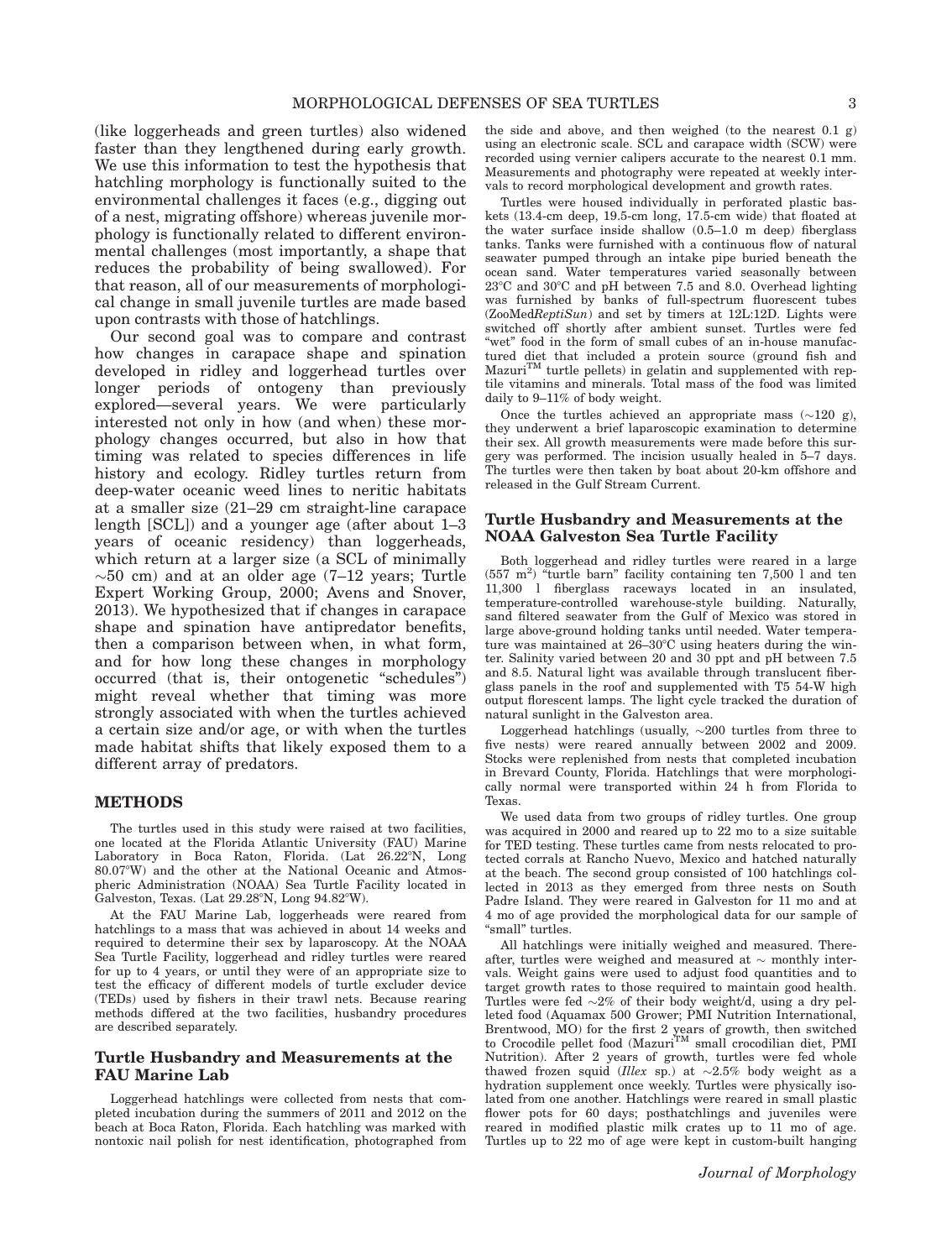cages suspended inside the raceways. Larger cages were fabricated and suspended just above the bottom inside each raceway to accommodate turtles up to 4 years of age.

Loggerheads reared for 2 years (mass, 5–7 kg) and used in TED testing were released in the Gulf Stream current at Fort Pierce, Florida. Turtles retained for a third year of testing (mass, 10–13 kg) were released in the Indian River Lagoon system near Sebastian Inlet, Florida. Ridley turtles reared for 13– 22 mo (to 2–8 kg) and used for TED testing were released offshore in the Gulf of Mexico at Padre Island or Galveston, Texas, or at Panama City, Florida.

For additional details, see Higgins (2003).

# Shape Morphometrics

For the purposes of this study, "shape" is described by two linear measures and their relationships: SCW and SCL. To determine whether ridley hatchlings grew into proportionally wider juvenile turtles, we used procedures developed by Salmon and Scholl (2014) to create a hypothetical group of juvenile turtles that retained their hatchling body shape as they grew (the "expected" turtles). We then compared their shape to the same turtles whose shape we actually measured (the "observed" turtles). If the two distributions showed no statistical differences, we concluded that growth was isometric. If, however, their distribution differed statistically (at  $P \leq 0.05$ ), we concluded that the juvenile turtles had changed shape. We compared the slope of the two distributions to determine whether that shape change was a result of positive or negative allometric growth.

The expected group was created by dividing each hatchling's SCW by its SCL, and then determining the average quotient for the entire sample. That "hatchling ratio" was always less than 1.0 as ridley hatchlings are longer than they are wide. We multiplied the hatchling ratio by the SCL of each turtle as it grew to produce a SCW as if the hypothetical turtles retained hatchling proportions. For each turtle, we compared the observed (measured) SCW to the expected (calculated) SCW of the same turtle. The two matched data sets were then compared statistically using a Wilcoxin Signed Ranks test for matched samples (Siegel and Castellan, 1988). The hypothesis that the two data sets showed no statistical differences was rejected when z-probabilities were  $\leq 0.05$ .

We also compared shape development in loggerhead to ridley turtles over several years of growth, using SCL and SCW measurements made for the turtles at monthly intervals. Our samples consisted of 181 ridley turtles obtained as hatchlings in 2000, and 1,588 loggerhead hatchlings obtained as hatchlings and reared between 2002 and 2009 (from samples of  $\sim$ 200 turtles each year) at Galveston. Differences in shape between the species were determined qualitatively from photographs and quantitatively from the plots of SCW against SCL (which were also used to determine the slope of each sample).

To compare the two species statistically, we standardized the measurements from many turtles by calculating the average SCW for every whole cm increase in SCL, starting at 4.0– 4.9 cm and ending at 39.0–39.9 cm SCL. That yielded 36 mean SCW values for each cm increase in SCL. The two SCW data sets were then compared as observations matched for SCL using a Wilcoxin Signed Ranks test for matched samples (Siegel and Castellan, 1988). The hypothesis that the two species showed no statistical differences in SCW:SCL relationships was rejected when z-probabilities were  $\leq 0.05$ .

#### Vertebral Scute Spine Morphometrics

We used standardized lateral photographs of each turtle to measure the vertical extent of the first four vertebral spines on the carapace (Fig. 1). Each photograph was accompanied by a SCL measurement made with calipers (accurate to the nearest 0.1 mm for turtles under 14 cm in SCL; accurate to 1.0 mm when using large calipers to measure older turtles) when the photograph was taken. Those measurements were used to cali-



Fig. 1. Arrows mark the first four vertebral spines on the carapace of a 1-year old loggerhead.

brate a scale (using Image J) for the spine measurements. Data were obtained from a Boca Raton sample of Florida loggerheads and a Galveston, Texas sample of ridley turtles.

The values for the four spines were summed as a measure of total spine length (SL, in cm) and then plotted against the turtle's SCL (in cm) with growth to determine an observed SL. The expected SL was determined by the average hatchling SL:SCL ratio, multiplied by the SCL of the growing turtles. We used the same procedure for both species except that the initial photographs and measurements on the loggerheads were made when they were hatchlings, while those on the ridley turtles were made when they were slightly older (16–19 days of age). At that time, their SCL had increased from a mean of 4.54 cm (as hatchlings) to 4.77 cm (as 2–3 week old juveniles). Thereafter, photos and measurements were made at either weekly (loggerheads) or monthly (Galveston turtles) intervals.

To determine if the growing turtles retained their initial SL:SCL proportions (loggerheads as hatchlings; ridleys as 16– 19 days juveniles), we again compared the expected to the observed SL measured as the turtles grew, using a Wilcoxin Signed Ranks test for two matched samples (Siegel and Castellan, 1988). If the two data sets were statistically identical, then we concluded that the early ontogenetic proportions were maintained through isometric growth. That hypothesis was rejected when probabilities were  $\leq 0.05$ .

These data were analyzed for small turtles of both species that grew over several months. To determine whether SL:SCL proportions changed among turtles growing for several years, we measured and compared spine development in captivereared loggerheads held for 1, 1.5, 2, and 3 years at the Galveston facility. Each year class was composed of turtles sampled from three to four different nests. Unfortunately, no spine measurement data were available for the older, previously reared ridley turtles. However, we obtained those data from wild ridley turtles that stranded on nearby beaches and were housed temporarily at the Galveston facility until they recuperated. All were measured, weighed, and photographed when they were first admitted for treatment. Based upon size estimates published by Snover et al. (2007a) for this species, these turtles were between  $<$ 1 to about 5 years of age.

# RESULTS

## Shape Morphometrics: Small Ridley Turtles

The ridley hatchling ratio was based upon measurements made from 36 turtles (12 turtles from each of three nests). They averaged 4.54 cm in SCL and 3.81 cm in SCW to yield a hatchling ratio of 0.84. Subsequent measurements were made when the turtles were 16–19 days old and were repeated at 1 month intervals thereafter for 4 months. The resulting matched data sets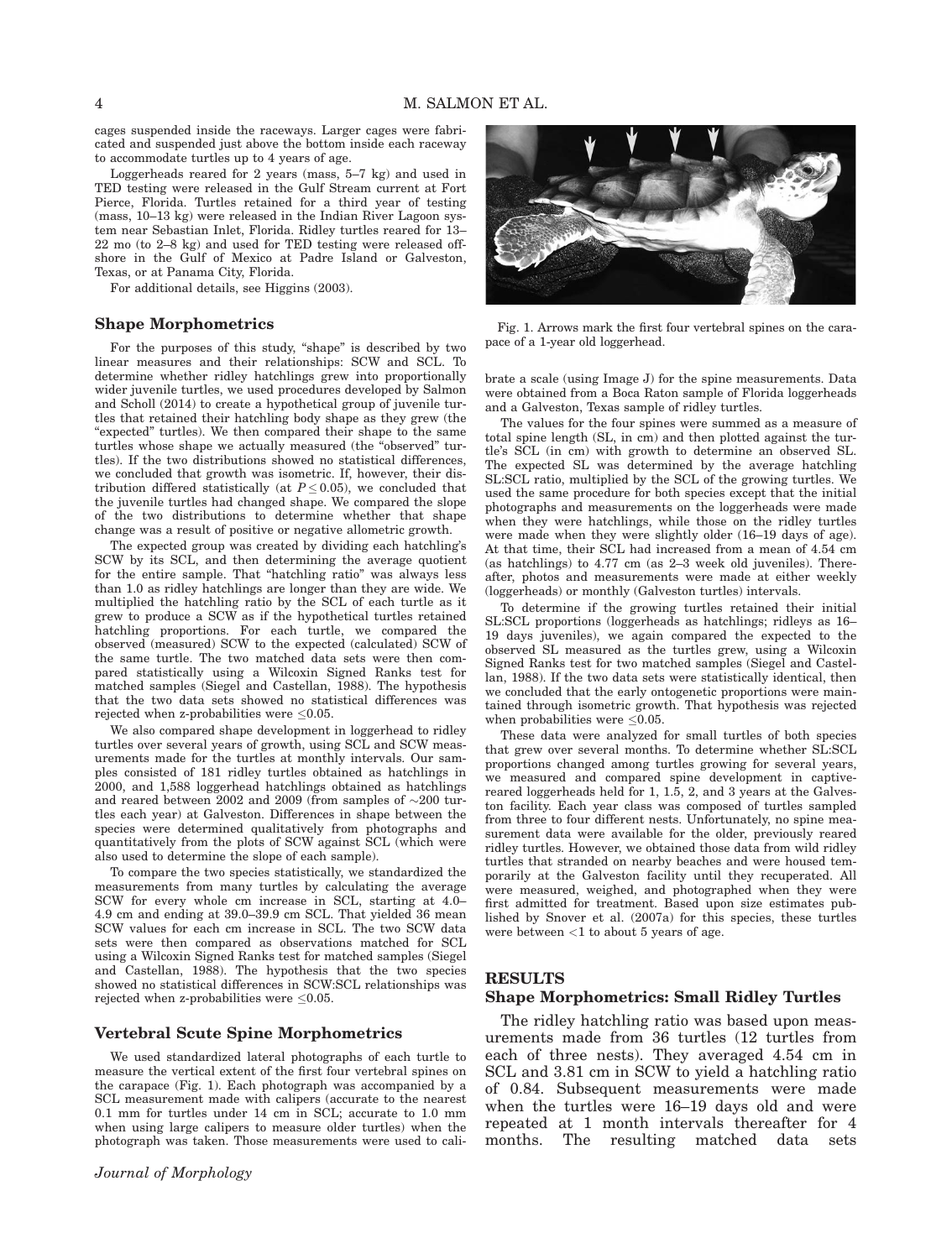

Fig. 2. Early juvenile growth by the Kemp's ridley  $(n = 36)$  turtles. The data are presented as matched values ("observed" and "expected" SCW) of each turtle as its SCL increased. See the text for further explanation.

increasingly diverged as the turtles grew (Fig. 2) and differed statistically (Wilcoxin Rank Paired Sign test  $Z = -11.47$ ,  $P \le 0.05$ ). The slope of the observed distribution (0.91) was greater than the expected slope (0.84; Fig. 2), indicating that juvenile turtles became proportionally wider through positive allometric growth.

## Shape Morphometrics: Larger Turtles

With several years of growth, 181 ridley turtles obtained in 2000 gradually transitioned from a "tear-drop" to a circular shape when viewed from above (Fig. 3). This change was accompanied by a shift in the position of the maximum SCW posteriorly until it was centered near the transverse axis of the carapace (Fig. 3). Those changes were accompanied by a complex growth relationship between SCW and SCL over time which ended with SCW increasing slightly faster than SCL as the turtles grew between  $\sim$ 4 and  $\sim$ 40 cm in SCL. The result was a slope for the entire sample that was slightly positive (1.03; Fig. 4A). However, during the first half of growth (up to a SCL of  $\sim$ 20 cm), increases in SCL slightly exceeded those in SCW; for the second half of growth (to a SCL of  $\sim$ 40 cm), increases in SCW slightly exceeded those in SCL (Fig. 4A).

The 1,588 loggerheads reared between 2002 and 2009 maintained a tear-drop shape in which their SCL continued to exceed their SCW dimension, and their maximum SCW remained well anterior of the transverse axis (Fig. 3). There appeared to be little if any change in the SCW:SCL growth trajectory as the turtles increased in SCL to  $\sim$ 40 cm (Fig. 4B). The SCW slope for the entire sample was below equivalence (0.81; Fig. 4B).

The mean distributions for the two species (Fig. 4C) were analyzed using a Wilcoxin Matched Paired sign test. Differences were statistically significant ( $Z = -5.232, P < 0.05$ ).

#### Spine Morphometrics: Smaller Turtles

For the 16–19 days old ridley turtles  $(n = 36; 12)$ turtles from each of three nests), the SL:SCL ratio was 0.096. The SL:SCL ratio for hatchling loggerheads  $(n = 60; 10$  turtles from each of six Florida nests) was 0.11.

Both loggerheads as hatchlings and ridley turtles as 16–19 days old juveniles possessed small,



Fig. 3. Dorsal view of ridley (left column) and loggerhead (right column) turtles from the hatchling (top photos) through later juvenile stages. Ridley turtles measured (top to bottom) 4.7 cm, 14.9 cm, and 38.2 cm in SCL. Loggerheads measured (top to bottom): 5.14 cm, 14.4 cm, and 42.5 cm in SCL.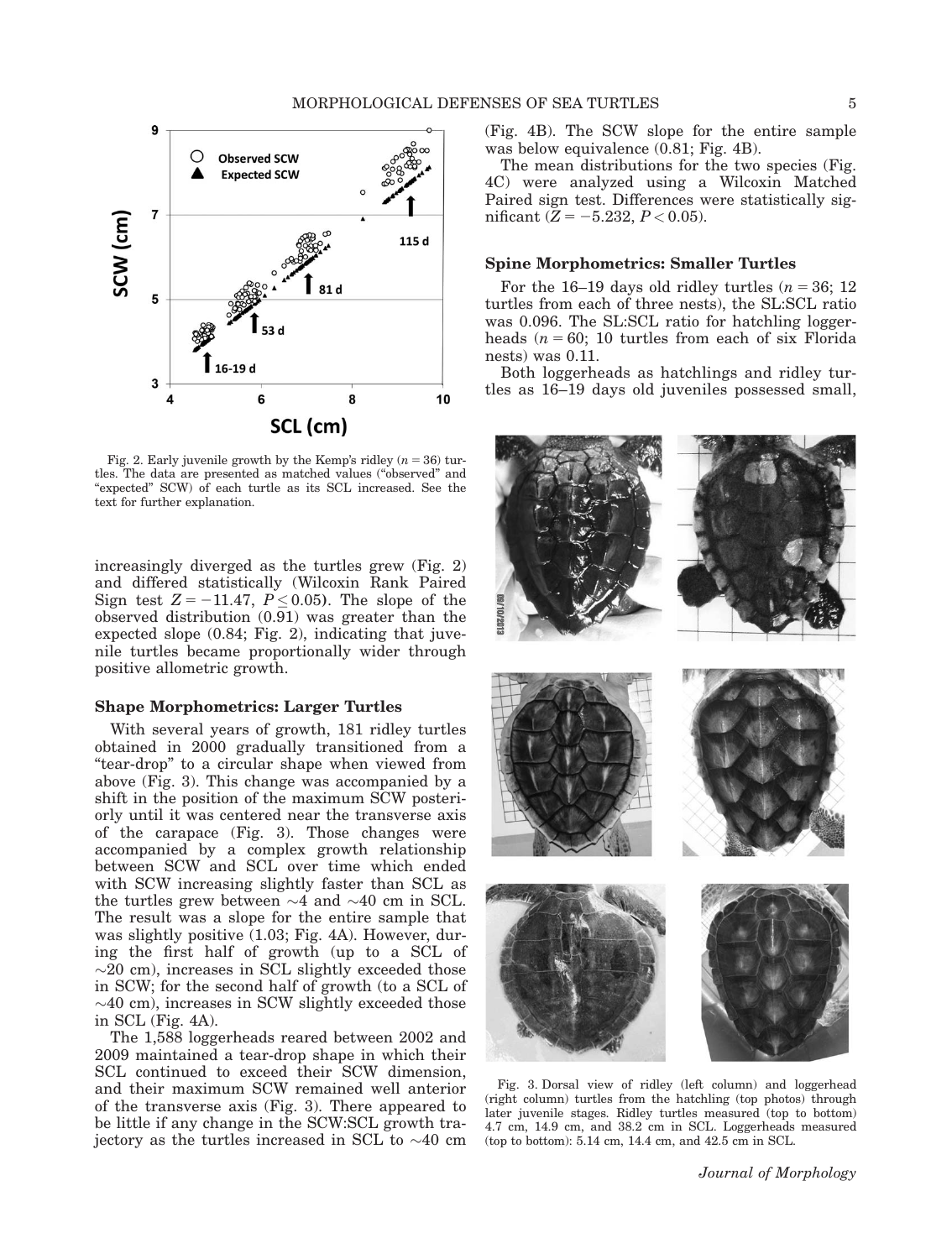

Fig. 4. Plots of SCW against SCW for 181 Kemp's ridley (A, 2,103 observations) and 1,588 loggerhead turtles (B, 13,606 observations) to a size of  $\sim$ 40 cm, SCL. Data are repeated measures on the same individuals. Black diagonal line in each graph indicates the expected slope if the increases in SCW and SCL are identical. Lower plot  $(C)$  shows the average SCW for growth at each cm from 4.0 to 39.9 cm SCL (open circles, ridley turtles; filled squares, loggerheads). The two distributions differ statistically (see the text).

but distinct, vertebral spines (Figs. 5 and 6). For ridley turtles up to 9.7 cm in SCL, the observed spine elevations were significantly greater than the expected elevations (Wilcoxin Rank Paired sign test  $Z = -7.96, P \le 0.05$ .; Fig. 7). For loggerheads up to 13.52 cm in SCL, the observed spine elevations were also significantly greater than the expected elevations  $(Z = -7.32, P < 0.05;$ Fig. 7).

#### Spine Morphometrics: Larger Turtles

The spines of both species continue to show a positive allometric increase in elevation relative to SCL until the ridley turtles were  $\sim$ 15 cm in SCL and loggerheads were  $\sim 25$  cm in SCL (Fig. 8). Thereafter, further growth in SCL was accompanied by a proportional decline in spine elevation (negative allometric growth) for the duration of observations. By the time, the turtles were  $\sim$ 40 cm in SCL, the vertebral spines were still evident in loggerheads but had almost disappeared in ridley turtles (Fig. 8). In the largest of the wild ridley turtles we measured (48.5 cm in SCL), the vertebral scutes on the carapace showed no trace of their presumed earlier spination (Fig. 6).

# DISCUSSION

While marine turtles are large, powerful animals capable of rapid and efficient locomotion in water, they are handicapped on land by a



Fig. 5. Loggerheads photographed from a lateral view to show spine development at different stages of growth. (A) 5.5 cm  $(hatching)$ ;  $(\mathbf{\hat{B}})$  14.6 cm;  $(\mathbf{C})$  35.2 cm; and  $(\mathbf{D})$  41.2 cm in SCL.

Journal of Morphology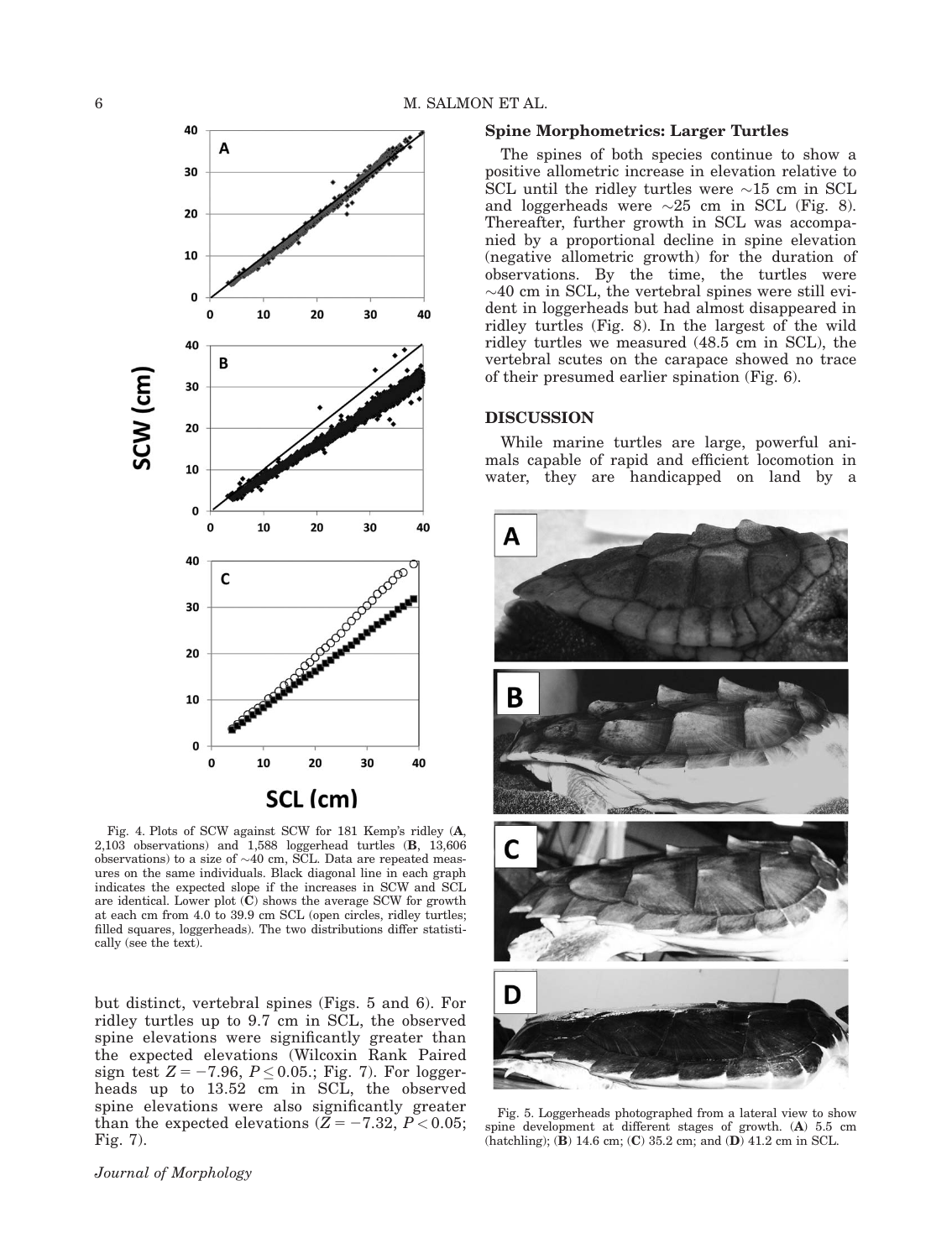

Fig. 6. Ridley turtles photographed from a lateral view to show spine development at different stages of growth. (A) 6.94 cm; (B) 15.2 cm; (C) 36.7 cm; and (D) 48.5 cm in SCL.

morphology and physiology that makes it impossible for adults to defend their nests. The result is an animal that bet-hedges by placing its large clutches in several hidden nests that are temporally and spatially separated during each reproductive session (Hendrickson, 1980; Van Buskirk and Crowder, 1994). The hatchlings that emerge from those nests cannot occupy the habitats used by adults because their diving capabilities are limited, their jaws are too weak to exploit benthic prey (Snover, 2008), and they are unable to defend themselves from predators (Gyuris, 1994). To survive, they must undertake a dangerous offshore migration and then reside for several years in oceanic surface waters (Bolten, 2003). Those sites represent a compromise between locations where predation risk is lowered and those where food is

sufficiently abundant to promote growth (Werner and Gilliam, 1984). For the youngest and smallest of the "hard-shelled" turtles completing development in the North Atlantic, those habitats are weed lines.

If the turtles can evade predators long enough to increase in size, then the assumption is made that they achieve some level of protection by exceeding the gape of many of their predators because "...few potential avian or fish predators, except sharks, are capable of engulfing hardbodied epipelagic prey (such as sea turtles)  $\geq 20$  to 30 cm in diameter." (Musick and Limpus, 1997). We hypothesize that allometric growth in SCW relative to SCL initially provides protection from the smallest gape-limited predators and that as the turtles grow, protection from the shell as armor becomes increasingly more effective against larger predators. If this hypothesis is correct, then the benefits of allometric growth gradually improve turtle survival probabilities (Salmon and Scholl,



Fig. 7. Plots of summed SL against SCL for ridley (above,  $n = 36$ ) and loggerhead (below,  $n = 60$ ) turtles as small juveniles. Data are presented as matched values ("observed" and "expected" SL) for each turtle as it increased in length (SCL). The expected data are based upon SL:SCL ratios determined from 16–19 day old ridley turtles and from hatchling loggerheads. See the text for further explanation.

Journal of Morphology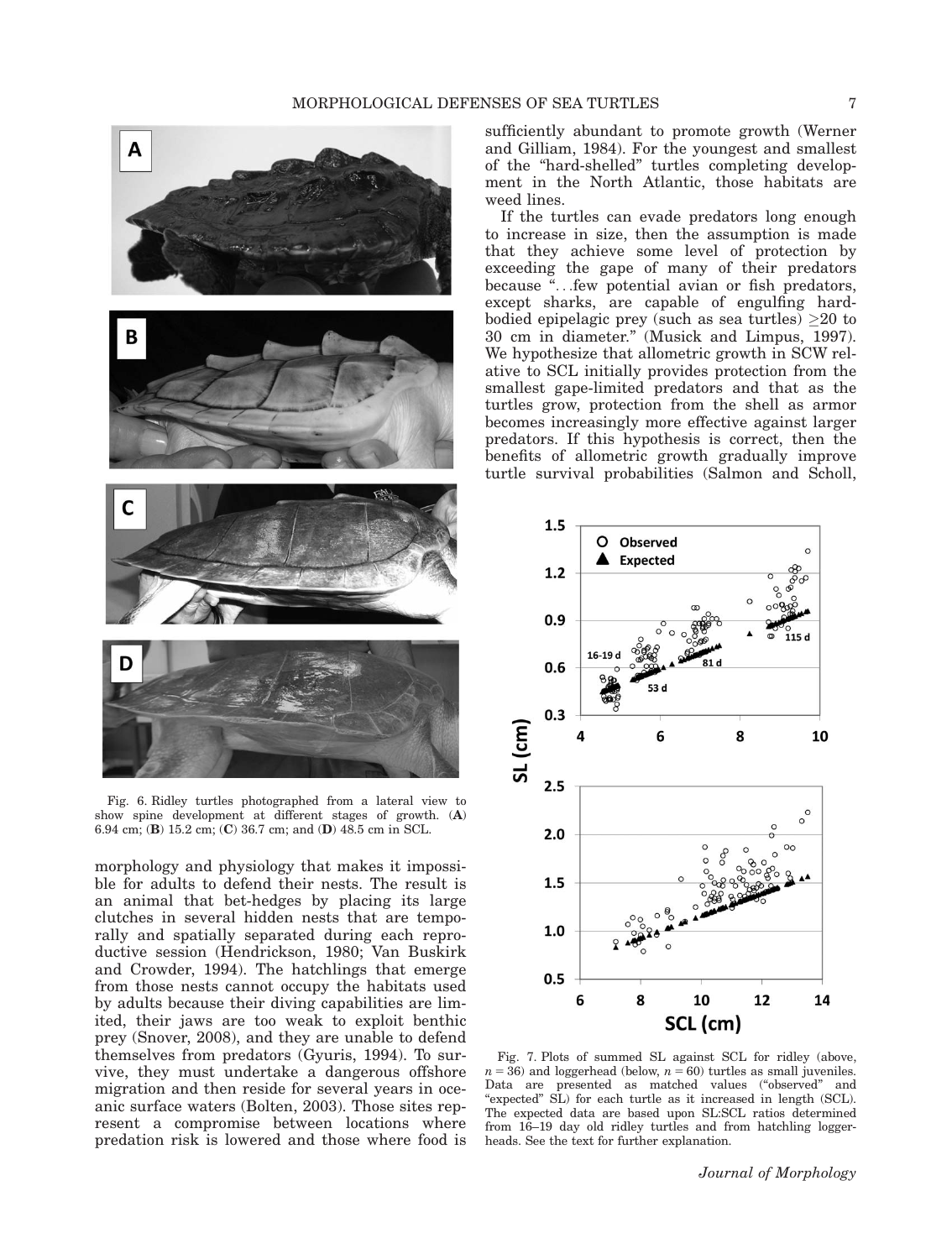

Fig. 8. Plots of summed SL against SCL for older ridley (above) and loggerhead (below) turtles. Note that SL is typically greater than expected in ridley turtles  $\leq 15$  cm and in loggerheads  $\leq$ 25 cm in SCL, but thereafter declines proportionally in each species as the turtles grow. Data for the ridley turtles are based upon initial measurements made on stranded wild turtles  $(n = 30)$  that subsequently recuperated from their injuries at the Galveston laboratory and were then released. Data for the loggerheads are based upon turtles  $(n = 78)$  reared from hatchlings in captivity. Their ages at measurement and sample sizes are: 1 year,  $n = 24$ ; 1.5 years,  $n = 24$ ; 2 years,  $n = 16$ ; 3 years,  $n = 14$ . Each year class contains turtles from three to four different nests.

2014). Additionally, and with further growth, turtles become more powerful swimmers (Wyneken, 1997) better able to defend themselves from larger predators through mechanisms other than, or in addition to, morphology. These proposed defenses include vigilance, increased swimming speed and maneuverability, avoidance of dangerous habitats, or even fighting back. Unfortunately, very few studies have been done on marine turtles that document how these defenses are actually used (but see Heithaus, 2013).

It has been frequently suggested that in addition to changes in shape, spines of various sizes and shapes are common and effective defenses against certain predators, used by many prey organisms (e.g., Endler, 1986, 1991; Vermeij, 1987; Inbar and Lev-Yadun, 2005). A number of marsh and aquatic turtles (map turtles, [Graptemys sp.], wood turtles [Glyptemys sp.] from North America [Lindeman, 2013]; spiny turtles [Heosemys spinosa] from Asia) have prominent spines on the carapace that gradually disappear as the turtles mature. Younger turtles are also often proportionally wider than the adults. We found that pattern occurred in ridley turtles (Fig. 2) as well as in loggerhead and green turtles studied previously (Salmon and Scholl, 2014). Thus, the patterns of shell development we describe here, now documented for three species of marine turtles, also occurs among other chelonians but in none of these species has their efficacy in providing protection been documented. In the absence of those data, we suggest that the association between these morphological characters with the most vulnerable (hatchling and small juvenile) life-history stages of the turtles constitutes indirect, but highly suggestive, evidence for their utility in increasing survival.

### Developmental Programs and Habitat Shifts

Loggerhead and ridley turtles are interesting subjects for comparative study because they differ so strikingly in their life-history characteristics (Avens and Snover, 2013), including the size and age at which each species shifts from an oceanic to neritic habitat. This raises the question of whether allometric growth of the morphological characters we measured in this study are more closely related to the size and/or age of the turtles, or to when they shift habitats. Our data suggest that size (age) is the primary correlate.

The two species are most alike as tear-shaped hatchlings, with their maximum SCW positioned anterior to the transverse axis of the body and a SCL that exceeds the SCW by similar ratios (0.84 for ridley turtles, 0.78 for Florida loggerheads). These observations are consistent with the hypothesis that the body shape of hatchling marine turtles converges on a common morphology that may promote the ability of a small turtle to dig its way out of an underground nest, crawl rapidly down the beach to the ocean, and then swim efficiently during an offshore migration that can be many kilometers in length (Salmon and Scholl, 2014).

Both species, during the earliest stages of posthatchling growth, increase in width proportionally faster than they increase in length, with the end result that their body shape changes from the proportions they showed as hatchlings (Fig. 2). However, throughout juvenile development and into adulthood, loggerhead turtles remain narrower than they are long, and with the widest portion of the body located anterior to the mid-carapace transverse axis (Wyneken, 2001; Kamezaki, 2003; Fig. 3). The ridley turtle, however, soon becomes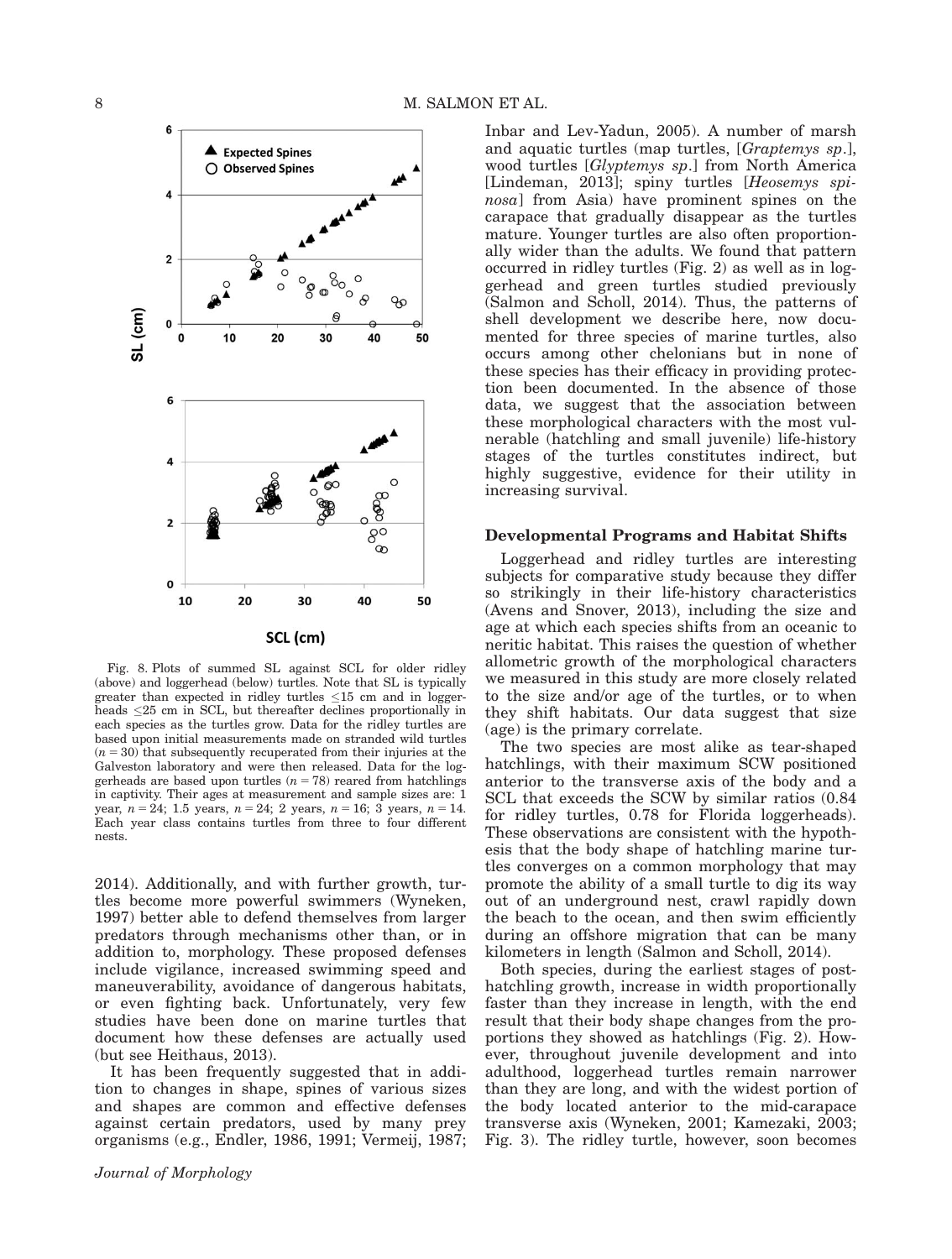as wide as it is long (Figs. 3 and 4). This morphology is initially achieved by an increase in the expansion of the turtle laterally with growth that is only slightly less than its growth in length, up to a SCL of  $\sim 20$  cm. Those relationships then reverse so that with further growth to 40 cm in SCW, the turtles are slightly wider than they are long (Fig. 4). While this change in allometric growth relationships between body width and length occurs at about same the time that ridley turtles begin to shift habitat (Avens and Snover, 2013) the differences in proportional growth rates are relatively small and appear to have a minimal effect: from one in which SCW is slightly reduced compared to SCL, to one where SCW is slightly greater than SCL (Fig. 4).

The unusually rounded carapace shape of juvenile ridley turtles is apparently maintained by these animals for the remainder of their lives. Pritchard (2007) found that in adults, carapace width was only slightly less (97%) than carapace length. In contrast, Kamezaki and Matsui (1997) reported a negative allometric relationship between SCW and SCL in the shape of adult Pacific loggerheads, compared to the shape shown by large juveniles. However, it was unclear from their data when this change in shape (and allometric growth) occurred in relation to the several years following the turtles' shift from an oceanic to a neritic habitat. In addition, a large proportion of the older juvenile and adult turtles in both the Atlantic and Pacific Ocean basins continue to forage in deep water, or switch between benthic and oceanic feeding habitats several times as they grow (Mansfield and Putman, 2013). This ecological variability again makes it difficult to discern any direct relationship between habitat shift and changes in body shape.

The two species also show initial similarities in the expression of spine growth. In both, the spines become proportionally most prominent early in ontogeny when the turtles are relatively small (Fig. 8). However, with further growth, spine prominence gradually declines. Eventually, both species lack vertebral spines although a smooth carapace was observed only in the largest of the wild ridley turtles in our sample (Figs. 6 and 8). The rate at which the spines declined in size relative to SCL differed between the two species. Summed SLs were below expected values (and on a trajectory leading to their disappearance) by the time ridley turtles had grown to 20-cm SCL and in nature were about 1-year old (Snover et al., 2007a). At that age, many of those turtles return to coastal habitats. In loggerheads, summed SLs were less than expected values in larger turtles (30–40 cm SCL; Fig. 8). At that size, North Atlantic loggerheads in the wild are about 4–5 years of age; they would begin returning to coastal habitats in another 2–3 years and a minimum size of approximately 45-cm curved carapace length (Bjorndal et al., 2000; Snover et al., 2010).

In summary, our data suggest the development of spines as a defense also does not appear to be associated with a shift in habitat. Instead, spinal growth reaches its peak during the early stages of oceanic residency, when small turtles are most vulnerable. Keratinous spines represent a relatively inexpensive and efficient way for a small animal to quickly increase its effective body size. It does so by limiting growth to discrete projections rather than to the entirety of the body surface. From the perspective of a gape-limited predator, the result may be identical (Morgan, 1989; Inbar and Lev-Yadun, 2005). The broadening of SCW relative to length in both species is also initiated by turtles early in development (Fig. 2) and thereafter, establishes a growth relationship between SCL and SCW that persists relatively unchanged in ridley turtles that shift habitat well before reaching 40 cm in SCL, and loggerheads up to 40 cm in SCL that do so years later (Fig. 4). There is once again no evidence suggesting a direct link between that pattern of allometric growth and a shift in habitat.

# Why do the Species Differ in Shape and Spination?

For the larval stages of many marine organisms (Bullard et al., 1999), and for small turtles in particular (Bolten, 2003), survival depends critically upon selecting appropriate oceanic habitats that optimize trade-offs between foraging opportunities and predatory risk (Snover, 2008; Heithaus, 2013). In addition, the behavior of small turtles in those habitats must also be optimized to reflect the best compromise between foraging efficiency and inactivity. For small turtles in weed lines, time budgets reflect a primary emphasis upon inactivity (Witherington et al., 2012) because the movements associated with foraging increase the risk of being detected by a predator (Heithaus, 2013). Unfortunately, habitats that are most energetically productive often are the most dangerous so that in general, small and typically vulnerable life-history stages of animals frequent habitats that enhance safety over foraging opportunities. The balance between those competing forces is hypothesized to gradually shift as the turtles grow larger and develop more effective defenses.

The life-history characteristics of ridley and loggerhead turtles suggest that they arrived at different compromises between risk and growth, with the former characterized as "risk takers" to a greater degree than the latter. The evidence based upon lifehistory characteristics is suggestive. For example, ridley turtles are characterized by 1) very rapid early growth under both captive and wild conditions, 2) sexual maturity at a younger age (10–17 years) and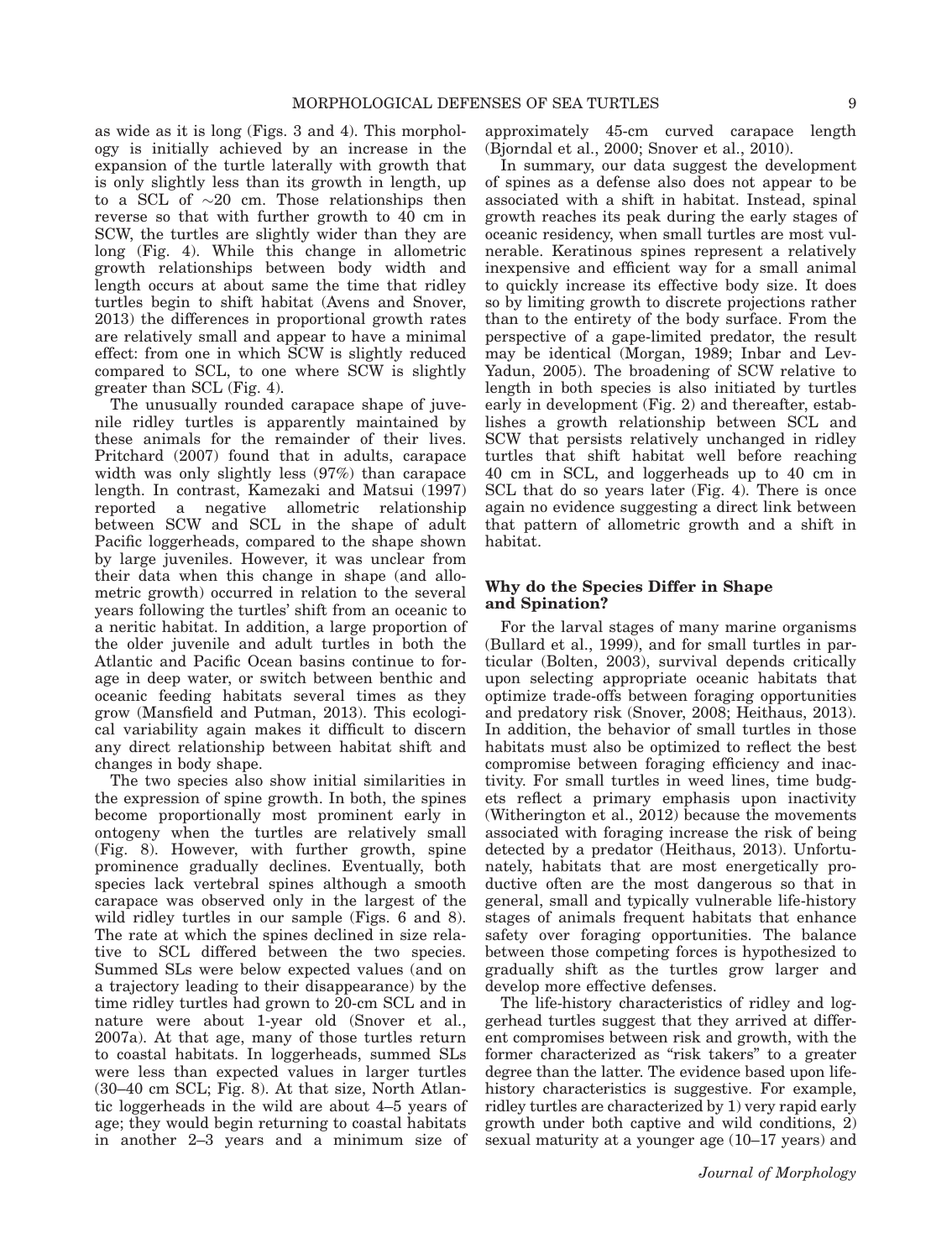at a smaller size (60–70 cm SCL) than loggerheads, 3) a proportionally large clutch and egg volume for their body size, and 4) a short reproductive remigration interval that boosts reproductive effort compared to loggerheads (Van Buskirk and Crowder, 1994; Snover et al., 2007b; Avens and Snover, 2013).

Growth rates provide additional, albeit indirect, support for this characterization of the two species. The literature suggests that because of their vulnerability, hatchling and posthatchling marine turtles should opt for survival benefits over habitat productivity. It follows that growth rates during the oceanic stages of marine turtle ontogeny should be reduced compared to those observed when turtles become large enough to shift from oceanic to benthic foraging habitats. That prediction has been confirmed for loggerheads (Bolten, 2003; Snover et al., 2007b). In contrast, ridley turtles show a different pattern; they grow fastest during their initial 1 year residency in the open oceanic and then at the same rate or somewhat more slowly after they shift to benthic habitats (Snover et al., 2007a). More rapid growth while the turtles occupy weed lines can only be achieved behaviorally: by selectively consuming forage of higher quality, by more aggressive foraging effort, or by some combination of both of these tactics.

The supporting data for these differences in foraging come from two studies by Witherington and coworkers (Witherington, 2002; Witherington et al., 2012). Lavage samples from loggerheads in weed lines adjacent to the Atlantic coast of Florida contained 66% animal matter and 24% plant matter; lavage samples from somewhat older and larger ridley turtles from weed lines in the Gulf of Mexico contained 90% animal matter to 2.1% plant matter. Growth rates of aquatic turtles on a diet containing a greater proportion of animal protein are enhanced (Avery et al., 1993). Unfortunately, there have been no comparable published studies on the carnivorous "hard-shelled" marine turtles but Alexander (2000) in an unpublished thesis provides support for this hypothesis.

The smaller size classes of loggerhead turtles residing in weed lines feed primarily as "float and wait" predators that find prey both within or adjacent to the weed line (Witherington, 2002). However, ridley turtles captured in a weed line in the Gulf of Mexico behaved quite differently (Witherington et al., 2012). Four turtles were fitted with time-depth recorders, three of which were recovered. The downloaded records revealed that the turtles spent time diving in open water, often considerable distances away from the shelter provided by the weed line. Dive frequencies during the day exceeded those at night, but night dive depths were deeper (6–13 m) and longer (5–14 min) than those during the day  $(2-4 \text{ m}, 0.3-1.5 \text{ min})$ .

These more active attempts to forage are consistent with the hypothesis that ridley turtles residing in weed lines (and during their first year of growth) forage aggressively and in so doing, probably take more risks than loggerheads to acquire food. Oceanic-stage loggerheads in the vicinity of the Azores and Madiera are also known to forage by diving (Bolten and Riewald; Dellinger and Freitas; unpublished observations reported in Bolten, 2003). At this stage of development, however, the turtles are large enough to no longer associate with weed lines but instead, search for prey in open water where they concentrate their movements within locations where chlorophyll concentrations (and presumably, levels of productivity) are high (McCarthy et al., 2010). Thus, loggerheads may indeed search for prey much like ridley turtles, but at a later time in their ontogeny and at a generally larger size.

Dolphin fish are known predators of young marine turtles, including neonate ridley turtles (Salmon and Scholl, 2014). Populations of these predators studied in the Atlantic document that larger (male) dolphin forage at different depths on a diel cycle. During the day, they search for prey primarily in surface waters but at night, they dive below the thermocline to depths where they feed on prey in the deep scattering layer (Merten et al., 2014). Those observations are consistent with the hypothesis that diving at night by oceanic-stage ridley turtles may indeed place them in closer proximity to one of their most voracious predators. That threat may very well be a potent selective agent favoring the early development of the two morphological defenses we describe in this study. The development of spines that peak in projected size while small turtles are in open ocean habitats might serve to increase the risk of injury to gapelimited predators. A rapid increase in proportional body width should soon make the turtles too wide to swallow and, once the turtles grow larger, offer a broad surface that acts like a shield to prevent other predators, such as sharks, from biting effectively (Heithaus, 2013). This behavior was also observed and described as "defensive carapace turns" when laboratory reared loggerheads were first exposed to a realistic shark model (Bostwick et al., 2014). The extreme development of such a body shape, as seen in ridley turtles, may occur because as an adult, this species is the smallest marine turtle and thus may require a proportionally broader surface as an effective defense.

In the meantime, and until these hypotheses are actually tested experimentally, the results of this study suggest that differences in growth, foraging tactics, and other behavioral elements may coevolve with morphological programs of development in small turtles. The results consist of ontogenetic schedules of defense that we show are unique among species in form, timing, and extent. Further comparative study will be required to determine whether more extreme threats to the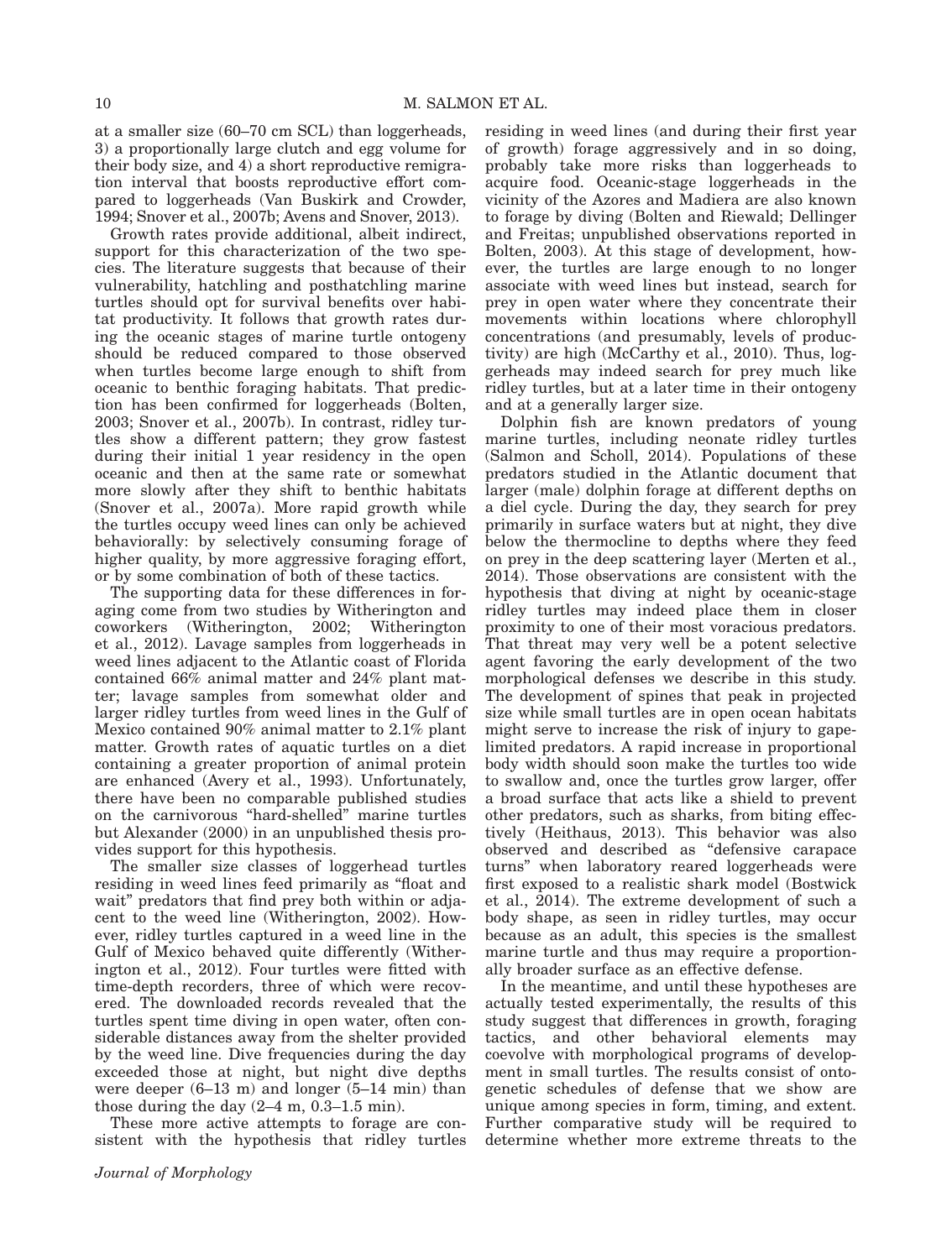survival of juvenile marine turtles are correlated with more extreme differences in morphology during development.

#### ACKNOWLEDGMENTS

The authors thank MJ Saunders, A Chester, two anonymous referees, and the journal editor for comments that improved an earlier draft. The authors thank N Warriach, L Bachler, M Young, and S Christ for their dedication to turtle husbandry at the FAU Marine Lab., and C Bustinza, S Harkness, A Krauss, and L Howell for their identical assistance at Galveston. All work at the FAU Marine laboratory was permitted by the Florida Fish and Wildlife Conservation Commission (MTP – 73) and approved by the Florida Atlantic University IACUC Committee (Protocol A11-44). All work at the NOAA Sea Turtle Facility was conducted under Federal U.S. Fish and Wildlife Service Permit TE-676379-5 and Florida Fish and Wildlife Marine Turtle Permit MTP-015. Research complied with approved NOAA-IACUC measuring methodologies.

#### LITERATURE CITED

- Alexander J. 2000. Calcium requirement and growth in the hatchling loggerhead sea turtle (Caretta caretta L). Masters' thesis, Florida Atlantic University, Boca Raton, Florida. 62 p.
- Avens L, Snover ML. 2013. Age and age estimation in sea turtles. In: Wyneken J, Lohmann KJ, Musick JA, editors. The Biology of Sea Turtles, Vol 3. Florida: CRC Press. pp 97–134.
- Avery HW, Spotila JR, Congdon JD, Fischer RU Jr, Standora EA, Avery SB. 1993. Roles of diet protein and temperature in the growth and nutritional energetics of juvenile slider turtles, Trachemys scripta. Physiol Zool 66:902–925.
- Bjorndal KA, Bolten AB, Martins HR. 2000. Somatic growth model of juvenile loggerhead sea turtles Caretta caretta: Duration of the pelagic stage. Mar Ecol Prog Ser 202:265– 272.
- Bolten AB. 2003. Active swimmers-passive drifters: The oceanic juvenile stage of loggerheads in the Atlantic system. In: Bolten AB, Witherington BE, editors. Loggerhead Sea Turtles. Washington: Smithsonian Books. pp 63–78.
- Bostwick A, Higgins BM, Landrey AM Jr, McCracken ML. 2014. Novel use of a shark model to elicit innate behavioral responses in sea turtles: Application to bycatch reduction in commercial fisheries. Chelon Conserv Biol 13:237–246.
- Bullard SG, Lindquist NL, Hay ME. 1999. Susceptibility of invertebrate larvae to predators: How common are postcapture larval defenses? Mar Ecol Prog Ser 191:153–161.
- Carr A. 1967. So Excellent a Fishe: A Natural History of Sea Turtles. New York: Natural History Press. 249 p.
- Carr A. 1986. Rips, FADS and little loggerheads. Bioscience 36: 78–86.
- Carr A. 1987. New perspectives on the pelagic stage of sea turtle development. Conserv Biol 1:1–22.
- Carr A, Meylan AB. 1980. Evidence of passive migration of green turtle hatchlings in Sargassum. Copeia 1980:366–368.
- Chung FC, Pilcher NJ, Salmon M, Wyneken J. 2009. Offshore migratory activity of hawksbill turtle (Eretmochelys imbricata) hatchlings, I. Quantitative analysis of activity, with comparison to green turtles (Chelonia mydas). Chelon Conserv Biol 8:28–34.
- Dingle H. 2013. Migration: The Biology of Life on the Move. Oxford: Oxford University Press. 326 p.
- Edmunds E. 1974. Defense in Animals: A Survey of Anti-Predator Defenses. Essex: Longman Group Limited. 357 p.
- Endler JA. 1986. Defense against predators. In: Feder ME, Lauder GV, editors. Predator-Prey Relationships: Perspective and Approaches from the Study of Lower Vertebrates. Illinois: University of Chicago Press. pp 109–134.
- Endler JA. 1991. Interactions between predators and prey. In: Krebs JR, Davies NB, editors. Behavioural Ecology: An Evolutionary Approach. Boston: Blackwell Scientific Publications. pp 169–196.
- Gyuris E. 1994. The rate of predation by fishes on hatchlings of the green turtle (Chelonia mydas). Coral Reefs 1:17–144.
- Heithaus MR. 2013. Predators, prey and the ecological roles of sea turtles. In: Wyneken J, Lohmann KJ, Musick JA, editors. The Biology of Sea Turtles, Vol 3. Florida: CRC Press. pp 249–284.
- Hendrickson JR. 1980. The ecological strategies of sea turtles. Am Zool 20:597–608.
- Higgins BM. 2003. Sea turtle husbandry. In: Lutz PL, Musick JA, Wyneken J, editors. The Biology of Sea Turtles, Vol 2. Florida: CRC Press. pp 411–440.
- Huxley JS. 1932. Problems of Relative Growth. Baltimore: Johns Hopkins Press. 360 p.
- Inbar M, Lev-Yadun S. 2005. Conspicuous and aposematic spines in the animal kingdom. Naturwissenschaften 92:170–172.
- Kamezaki N. 2003. What is a loggerhead turtle? The morphological perspective. In: Bolten AB, Witherington BE, editors. Loggerhead Sea Turtles. Washington: Smithsonian Books. pp 28–43.
- Kamezaki N, Matsui M. 1997. Allometry in the loggerhead turtle, Caretta caretta. Chelon Conserv Biol 2:421–425.
- Lindeman PV. 2013. The Map and Sawback Atlas: Ecology, Evolution, Distribution and Conservation. Oklahoma: University of Oklahoma Press. 288 p.
- Mansfield KL, Putman NF. 2013. Oceanic habits and habitats. In: Wyneken J, Lohmann KJ, Musick JA, editors. The Biology of Sea Turtles, Vol 3. Florida: CRC Press. pp 189–210.
- Mansfield KL, Wyneken J, Porter WP, Luo J. 2014. First satellite tracks of neonate sea turtles redefine the 'lost years' oceanic niche. Proc R Soc B 281: doi:[10.1098/rspb.2013.3039](info:doi/10.1098/rspb.2013.3039)
- McCarthy AL, Heppell S, Royer F, Freitas C, Dellinger T. 2010. Identification of likely foraging habitat of pelagic loggerhead sea turtles (Caretta caretta) in the North Atlantic through analysis of telemetry track sinuosity. Prog Oceanogr 86: 224–231.
- Merten W, Appeldoorn R, Rivera R, Hammond D. 2014. Diel vertical movements of adult male dolphinfish (Coryphaena hippurus) in the western central Atlantic as determined by use of pop-up satellite archival transmitters. Mar Biol 161: 1823–1834.
- Mikolajewski DJ, Johnsson F. 2004. Morphological and behavioral defenses in dragonfly larvae: Trait compensation and co-specialization. Behav Ecol 15:614–620.
- Morgan SG. 1989. Adaptive significance of spination in estuarine crab zoeae. Ecology 70:464–482.
- Musick JA, Limpus CJ. 1997. Habitat utilization and migration in juvenile sea turtles. In: Lutz PL, Musick JA, editors. The Biology of Sea Turtles. Florida: CRC Press. pp 137–164.
- Pritchard PCH. 2007. Evolutionary relationships, osteology, morphology, and zoogeography of ridley sea turtles. In: Plotkin PT, editor. Biology and Conservation of Ridley Sea Turtles. Baltimore: The Johns Hopkins University Press. pp 45–58.
- Salmon M, Scholl J. 2014. Allometric growth in juvenile marine turtles: Possible role as an antipredator adaptation. Zoology 117:131–138.
- Salmon M, Hamann M, Wyneken J, Schuable C. 2009. Early swimming activity by hatchling flatback sea turtles (Natator depressus): A test of the "predation risk" hypothesis. Endang Species Res 9:41–47.
- Seigel S, Castellan NJ Jr. 1988. Non-parametric statistics for the behavioral sciences. Boston, MA: McGraw-Hill. 399 p.